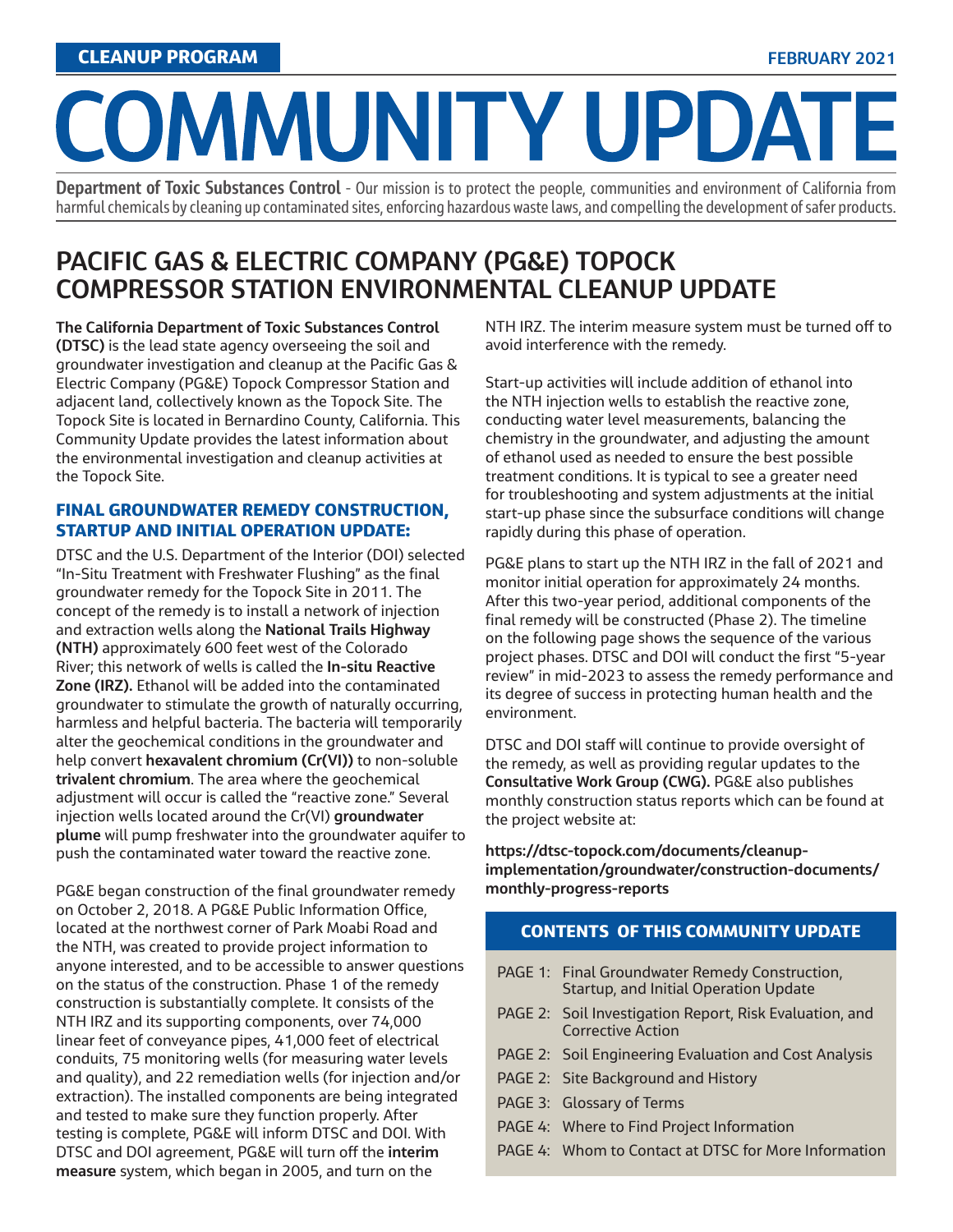#### SOIL INVESTIGATION REPORT, RISK EVALUATION, AND CORRECTIVE ACTION:

Soil sampling related to soil investigation at the Topock Site was conducted between December 2015 and March 2016, January through March 2017, and the later part of April 2017. After the soil sampling activities, PG&E prepared a risk assessment by following the approved 2008 Soil Risk Assessment Work Plan, its addenda in 2009 and 2015, as well as additional direction from DTSC provided in November 2017. The risk assessment provides a conservative estimate of potential human health threats and ecological risks from chemicals detected in soil. The results of the risk assessment will be used by DTSC in the decisions on the need for soil cleanup.

The final Soil Risk Assessment Report was approved by DTSC and DOI in May 2020. The report concludes that there is minimal unacceptable risk to human health and wildlife exposed to contaminated soil at the site. However, there are isolated areas with some potentially elevated risks to campers, hikers, off-highway vehicle (OHV) riders, and to desert shrews if there is prolonged exposure to the contaminated soil. DTSC will make a risk management decision in consideration of the risk assessment for potential cleanup actions.

Soil investigation results and the conclusions of the Soil Risk Assessment Report will be documented in the Soil Resource Conservation and Recovery Act (RCRA) Facility Investigation/Remedial Investigation (RFI/ RI) Report. A

draft RFI/RI Report for soil was published in December 2019. PG&E is preparing a revised draft report based on comments received. Currently, a revised RFI/RI report is anticipated in May 2021. Subsequent to approval of the final RFI/RI Report, a Corrective Measure Study (CMS) for soil will be prepared to evaluate and select clean-up actions for the soil if found necessary.

#### SOIL ENGINEERING EVALUATION AND COST ANALYSIS:

Based on results of the soil investigation and the approved Soil Risk Assessment Report, DOI is evaluating a potential non-time critical removal action in areas with soil contamination on federal lands and/or with potential to impact federal lands. A draft Soil Engineering Evaluation/ Cost Analysis (EE/CA) to address contaminated soil on federal lands adjacent to the Topock Compressor Station was released for a 60-day public review and comment period from June 3 to August 5, 2020. Recognizing the importance of the environmental investigations and cleanup activities at the Topock Site to Tribal Nations who have cultural ties to the surrounding land and the Colorado River, the U.S. Bureau of Land Management is conducting consultation with Tribes on the Soil EE/CA. DOI received comments on the EE/CA from Tribes, DTSC, and the Metropolitan Water District of Southern California in August 2020. DOI prepared and sent responses to the commenters in November/ December 2020. At this time, comment resolution is anticipated during the first quarter of 2021.



**GROUNDWATER REMEDY CONSTRUCTION, START-UP, AND INITIAL OPERATIONS AND MAINTENANCE TIMELINE**

ĺ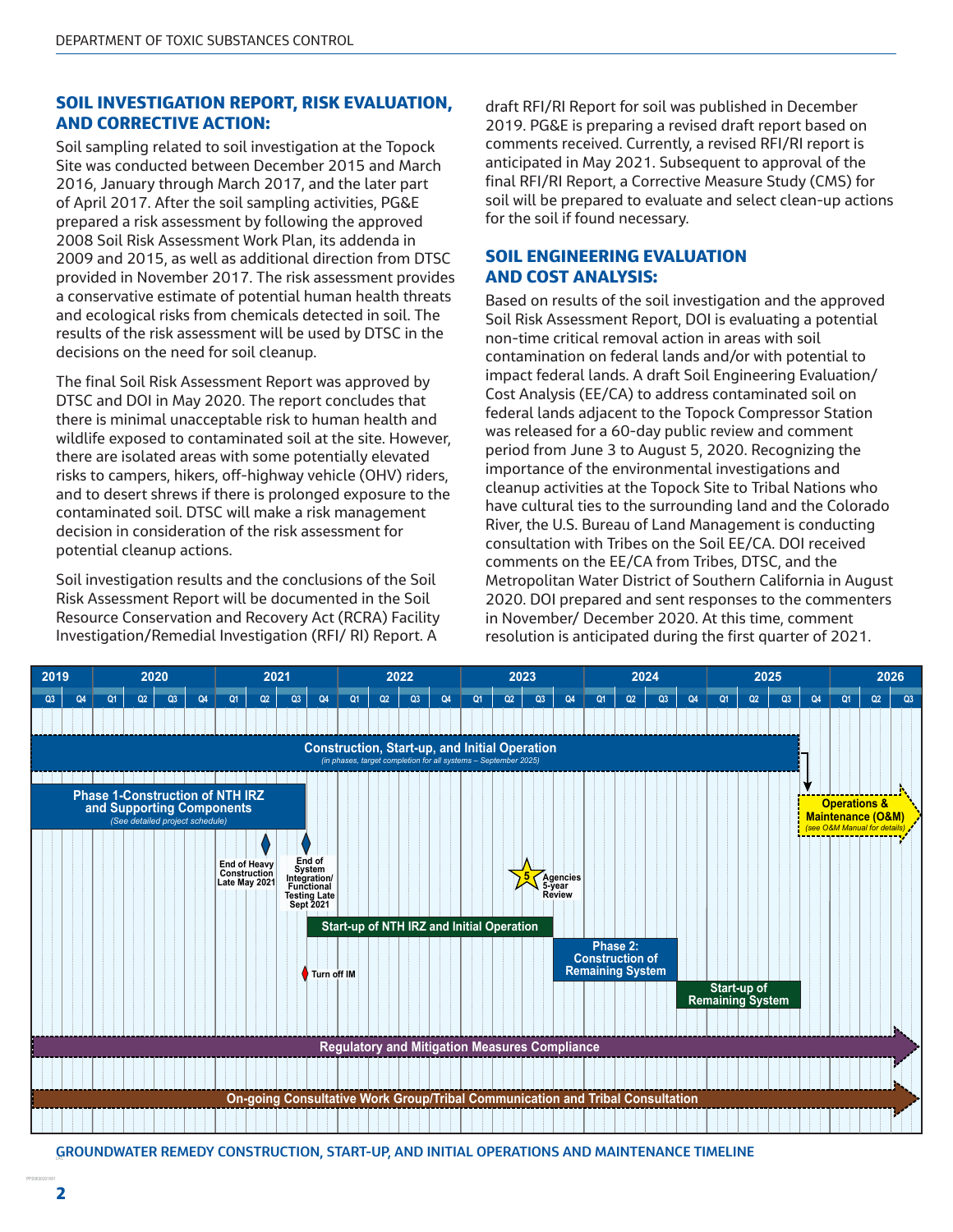

**INSTALLATION OF PIPING AND CONDUITS IN THE FLOODPLAIN TO THE MW-20 BENCH**

#### SITE BACKGROUND AND HISTORY:

The Topock Compressor Station is located in eastern San Bernardino County, about 12 miles southeast of the city of Needles, California, south of Interstate 40, and one-half mile west of the Colorado River.

In 1951, the Station began compressing natural gas for transportation through pipelines to PG&E's service area in central and northern California. As natural gas is compressed, its temperature increases and must be cooled. From 1951 to 1985, PG&E added chromium to the water used in the cooling towers and other equipment to prevent equipment corrosion. From 1951 to 1964, cooling tower wastewater containing Cr(VI) was discharged into a natural wash adjacent to the Station. In addition, historical operations at the Station have also resulted in contamination of soils located both outside and inside the fence line. Over time, the Cr(VI) seeped into the groundwater and created a groundwater plume that extends from below the Station towards the Colorado River. Based on results from periodic testing of the river water, the Cr(VI) contamination is not impacting the quality of the river water.

#### **INSTALLATION OF A TANK FARM INSIDE THE COMPRESSOR STATION TO MANAGE WASTEWATER FROM THE GROUNDWATER REMEDY**



## **GLOSSARY OF TERMS:**

**Consultative Work Group (CWG):** A group consisting of stakeholders, Tribal Nations, and multiple state and federal agencies that have an interest in the cleanup of the site. The CWG meets regularly to discuss project status, actions and decisions.

**Corrective Measure Study (CMS):** A study conducted by the facility owner/operator to identify and evaluate remedy alternatives (i.e., cleanup options) to address contaminant releases at a site.

**Department of the Interior (DOI):** The United States department charged with conservation and development of natural resources. The DOI uses sound science to manage and sustain America's lands, water, wildlife, and energy resources, honors our nation's responsibilities to tribal nations, and advocates for America's island communities.

**Department of Toxic Substances Control (DTSC):** The state department within the California Environmental Protection Agency in charge of the regulation of hazardous waste from generation to final disposal. DTSC oversees the investigation and cleanup of hazardous waste sites.

**Groundwater:** Water beneath the Earth's surface (aquifers) that flows through soil and rock openings.

**Groundwater Plume:** A body of contaminated groundwater. The movement of a groundwater plume can be influenced by such factors as local groundwater flow patterns, the character of the aquifer in which the groundwater is contained, and the density of contaminants, as well as by operation of groundwater extraction and injection systems such as the one being constructed for the final groundwater remedy at the Topock Site.

**Hexavalent Chromium (CrVI):** Cr(VI) is a form of chromium, a metal naturally found in rocks, soil, and the tissue of plants and animals. Hexavalent chromium can be found naturally at low concentrations, but it is also used in industrial products and processes and is a known carcinogen.

**In-Situ Reactive Zone (IRZ):** An interconnected series of injection and extraction wells installed along NTH to target and remediate Cr(VI) impacted groundwater.

**In-Situ Treatment:** Technology that treats contaminants in place within the soil or in groundwater. It typically involves injection of a material such as air, gases, chemical or biological reagents, or solid material (e.g., molasses or lactose) to chemically alter the contaminant or to encourage bacteria in the soil to aid in the treatment.

**Interim Measure:** Short-term cleanup actions to protect public health and the environment while long-term solutions are being developed.

**National Trails Highway (NTH):** Also known as Route 66, more than 250 miles of the NTH are in the County of San Bernardino.

**Remediation:** Actions taken to remove or contain a toxic release or spill of hazardous substances at a site.

**Resource Conservation and Recovery Act (RCRA) Facility Investigation/ Remedial Investigation (RFI/RI):** An RFI/RI is an investigation that occurs in the corrective action process following a Facility Assessment under RCRA and/or a Site Inspection under the Comprehensive Environmental Response, Compensation, and Liability Act (CERCLA). It is an in-depth study designed to gather data needed to determine the nature and extent of risks posed by uncontrolled hazardous waste sites and for evaluating the need for remediation.

**Risk Assessment:** A study prepared to assess health and environmental risks due to potential exposure to hazardous substances.

**Trivalent Chromium:** A trace element that is naturally present in many foods and available as a dietary supplement.